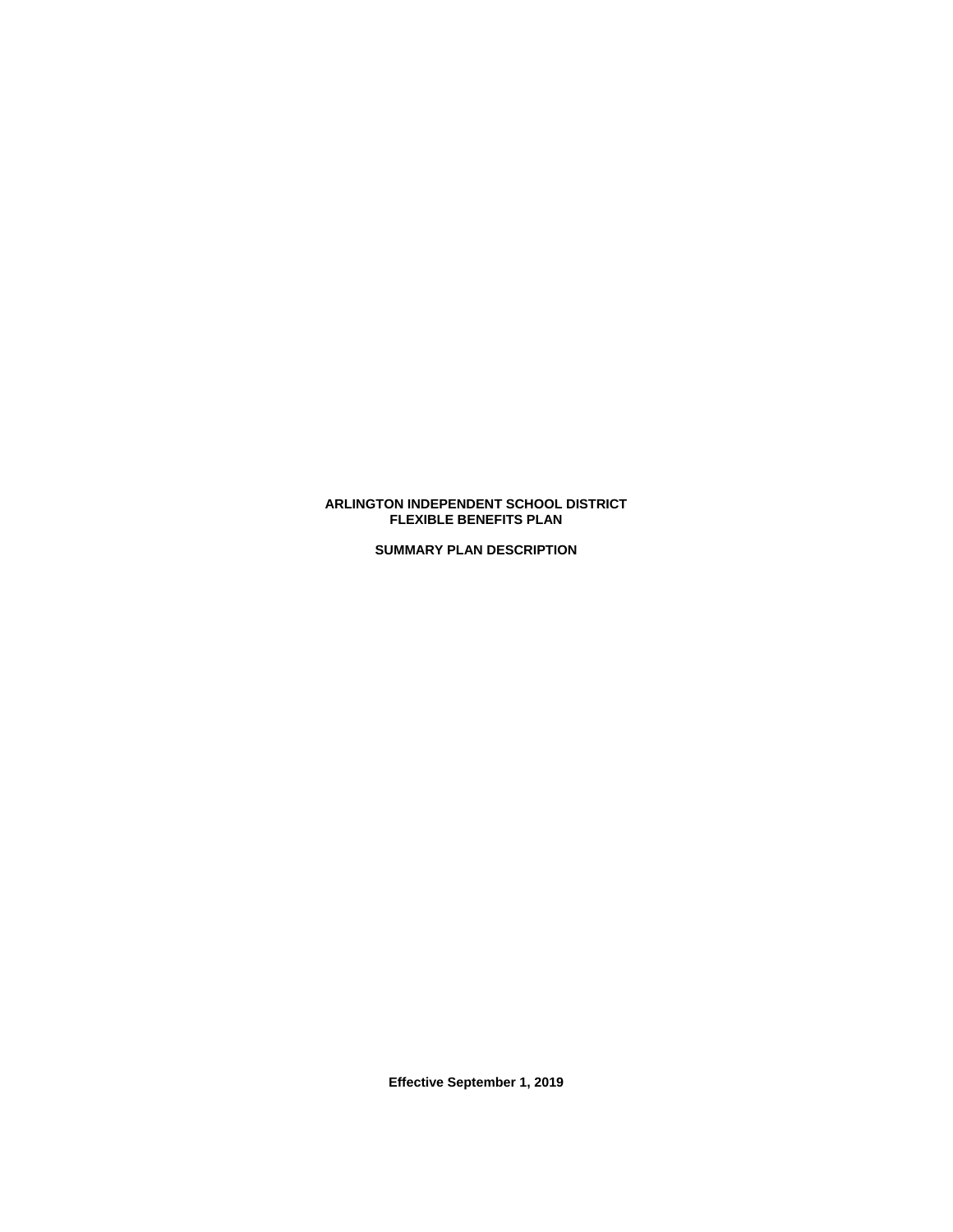# **TABLE OF CONTENTS**

# $\sim 1$ **ELIGIBILITY**

| 1. |  |
|----|--|
| 2. |  |
| 3. |  |
| 4. |  |
| 5. |  |
|    |  |

#### $\blacksquare$ **OPERATION**

|  | <br>างพ<br>Plar<br>' does this .<br>operate |  |
|--|---------------------------------------------|--|
|--|---------------------------------------------|--|

# $\mathbf{H}$ **CONTRIBUTIONS**

| 1. |  |
|----|--|
| 2. |  |
| 3. |  |
| 4. |  |
| 5. |  |
| 6. |  |

#### **IV BENEFITS**

| 1 <sup>1</sup> |  |
|----------------|--|
| 2.             |  |
| 3 <sub>1</sub> |  |
| 4.             |  |

# ${\bf V}$ **BENEFIT PAYMENTS**

| 1. |  |
|----|--|
| 2. |  |
| 3. |  |
| 4. |  |
| 5. |  |
| 6. |  |
|    |  |

# VI<br>HIGHLY COMPENSATED AND KEY EMPLOYEES

# **PLAN ACCOUNTING**

| . . | זור<br>_____ |
|-----|--------------|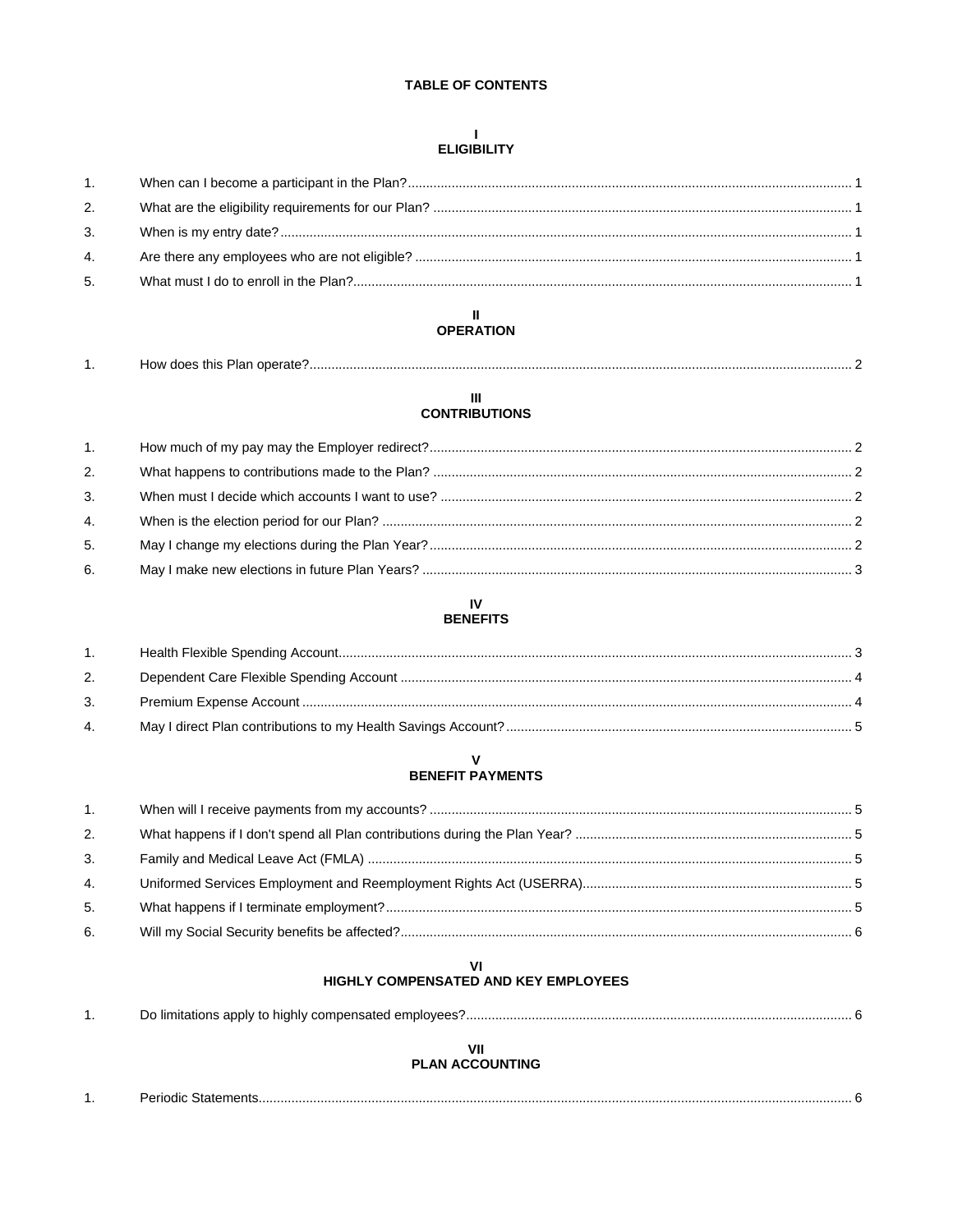# **VIII GENERAL INFORMATION ABOUT OUR PLAN**

# **IX ADDITIONAL PLAN INFORMATION**

| . . | .iain<br>. . |  |
|-----|--------------|--|
|     |              |  |

#### **X CONTINUATION COVERAGE RIGHTS UNDER COBRA**

| 1.  |                                                                                                                  |  |
|-----|------------------------------------------------------------------------------------------------------------------|--|
| 2.  |                                                                                                                  |  |
| 3.  |                                                                                                                  |  |
| 4.  |                                                                                                                  |  |
| 5.  |                                                                                                                  |  |
| 6.  |                                                                                                                  |  |
| 7.  | Is a covered Employee or Qualified Beneficiary responsible for informing the Plan Administrator of the           |  |
| 8.  | Is a waiver before the end of the election period effective to end a Qualified Beneficiary's election rights? 10 |  |
| 9.  | Is COBRA coverage available if a Qualified Beneficiary has other group health plan coverage or Medicare?  10     |  |
| 10. |                                                                                                                  |  |
| 11. |                                                                                                                  |  |
| 12. |                                                                                                                  |  |
| 13. |                                                                                                                  |  |
| 14. |                                                                                                                  |  |
| 15. | Must the Plan allow payment for COBRA continuation coverage to be made in monthly installments? 12               |  |
| 16. |                                                                                                                  |  |
| 17. | Must a Qualified Beneficiary be given the right to enroll in a conversion health plan at the end of the maximum  |  |
| 18. |                                                                                                                  |  |
|     |                                                                                                                  |  |

**XI SUMMARY**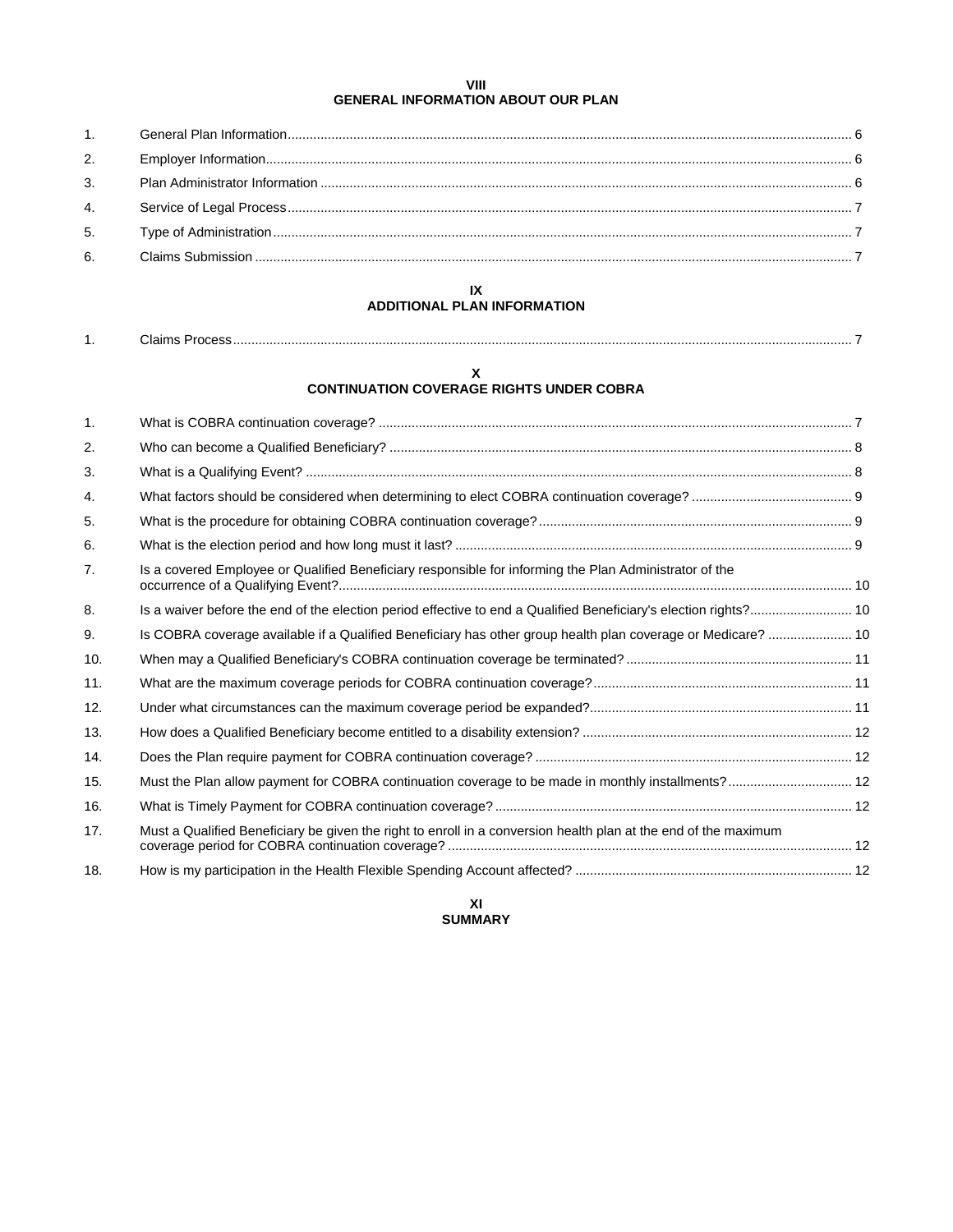# **ARLINGTON INDEPENDENT SCHOOL DISTRICT FLEXIBLE BENEFITS PLAN**

# **INTRODUCTION**

We have amended the "Flexible Benefits Plan" that we previously established for you and other eligible employees. Under this Plan, you will be able to choose among certain benefits that we make available. The benefits that you may choose are outlined in this Summary Plan Description. We will also tell you about other important information concerning the amended Plan, such as the rules you must satisfy before you can join and the laws that protect your rights.

One of the most important features of our Plan is that the benefits being offered are generally ones that you are already paying for, but normally with money that has first been subject to income and Social Security taxes. Under our Plan, these same expenses will be paid for with a portion of your pay before Federal income or Social Security taxes are withheld. This means that you will pay less tax and have more money to spend and save.

Read this Summary Plan Description carefully so that you understand the provisions of our amended Plan and the benefits you will receive. This SPD describes the Plan's benefits and obligations as contained in the legal Plan document, which governs the operation of the Plan. The Plan document is written in much more technical and precise language. If the non-technical language in this SPD and the technical, legal language of the Plan document conflict, the Plan document always governs. Also, if there is a conflict between an insurance contract and either the Plan document or this Summary Plan Description, the insurance contract will control. If you wish to receive a copy of the legal Plan document, please contact the Administrator.

This SPD describes the current provisions of the Plan which are designed to comply with applicable legal requirements. The Plan is subject to federal laws, such as the Internal Revenue Code and other federal and state laws which may affect your rights. The provisions of the Plan are subject to revision due to a change in laws or due to pronouncements by the Internal Revenue Service (IRS) or other federal agencies. We may also amend or terminate this Plan. If the provisions of the Plan that are described in this SPD change, we will notify you.

We have attempted to answer most of the questions you may have regarding your benefits in the Plan. If this SPD does not answer all of your questions, please contact the Administrator (or other plan representative). The name and address of the Administrator can be found in the Article of this SPD entitled "General Information About the Plan."

**I ELIGIBILITY**

#### **1. When can I become a participant in the Plan?**

Before you become a Plan member (referred to in this Summary Plan Description as a "Participant"), there are certain rules which you must satisfy. First, you must meet the eligibility requirements and be an active employee. After that, the next step is to actually join the Plan on the "entry date" that we have established for all employees. The "entry date" is defined in Question 3 below. You will also be required to complete certain application forms before you can enroll in the Health Flexible Spending Account or Dependent Care Flexible Spending Account.

#### **2. What are the eligibility requirements for our Plan?**

You will be eligible to join the Plan as of your date of hire with us. Of course, if you were already a participant before this amendment, you will remain a participant.

# **3. When is my entry date?**

Once you have met the eligibility requirements, your entry date will be the first day of the month coinciding with or following the date you met the eligibility requirements.

#### **4. Are there any employees who are not eligible?**

Yes, there are certain employees who are not eligible to join the Plan. They are:

- -- Employees who are leased employees.
- -- Union employees.
- -- Certain non-resident aliens whose income is not considered income earned within the United States under Federal tax laws.

# **5. What must I do to enroll in the Plan?**

Before you can join the Plan, you must complete an application to participate in the Plan. The application includes your personal choices for each of the benefits which are being offered under the Plan. You must also authorize us to set some of your earnings aside in order to pay for the benefits you have elected.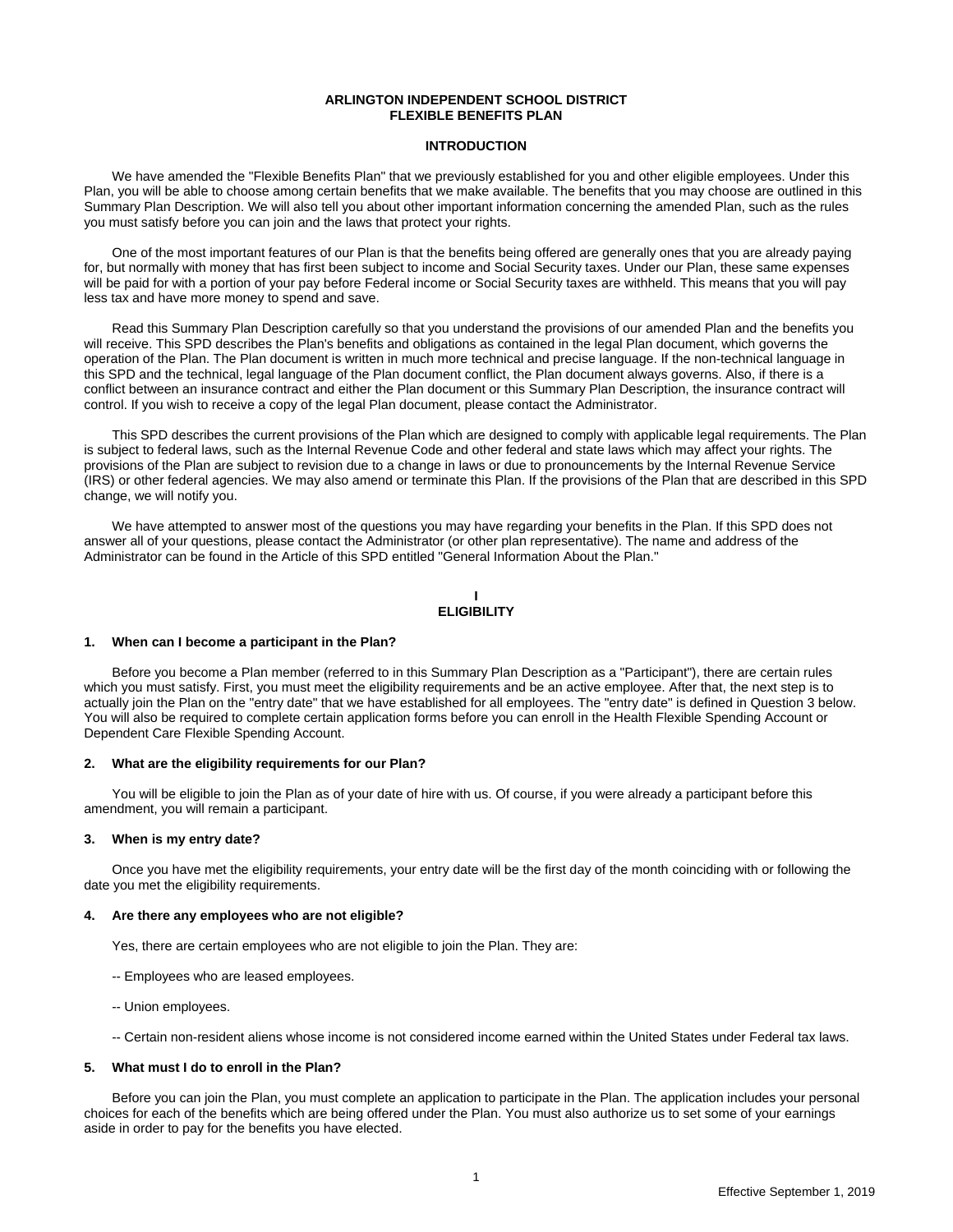However, if you are already covered under any of the insured benefits, you will automatically participate in this Plan to the extent of your premiums unless you elect not to participate in this Plan.

> **II OPERATION**

#### **1. How does this Plan operate?**

Before the start of each Plan Year, you will be able to elect to have some of your upcoming pay contributed to the Plan. These amounts will be used to pay for the benefits you have chosen. The portion of your pay that is paid to the Plan is not subject to Federal income or Social Security taxes. In other words, this allows you to use tax-free dollars to pay for certain kinds of benefits and expenses which you normally pay for with out-of-pocket, taxable dollars. However, if you receive a reimbursement for an expense under the Plan, you cannot claim a Federal income tax credit or deduction on your return. (See the Article entitled "General Information About Our Plan" for the definition of "Plan Year.")

#### **III CONTRIBUTIONS**

#### **1. How much of my pay may the Employer redirect?**

Each year, we will automatically contribute on your behalf enough of your compensation to pay for the insurance coverage provided unless you elect not to receive any or all of such coverage. You may also elect to have us contribute on your behalf enough of your compensation to pay for any other benefits that you elect under the Plan. These amounts will be deducted from your pay over the course of the year.

# **2. What happens to contributions made to the Plan?**

Before each Plan Year begins, you will select the benefits you want and how much of the contributions should go toward each benefit. It is very important that you make these choices carefully based on what you expect to spend on each covered benefit or expense during the Plan Year. Later, they will be used to pay for the expenses as they arise during the Plan Year.

#### **3. When must I decide which accounts I want to use?**

You are required by Federal law to decide before the Plan Year begins, during the election period (defined below). You must decide two things. First, which benefits you want and, second, how much should go toward each benefit.

If you are already covered by any of the insured benefits offered by this Plan, you will automatically become a Participant to the extent of the premiums for such insurance unless you elect, during the election period (defined below), not to participate in the Plan.

#### **4. When is the election period for our Plan?**

You will make your initial election on or before your entry date. (You should review Section I on Eligibility to better understand the eligibility requirements and entry date.) Then, for each following Plan Year, the election period is established by the Administrator and applied uniformly to all Participants. It will normally be a period of time prior to the beginning of each Plan Year. The Administrator will inform you each year about the election period. (See the Article entitled "General Information About Our Plan" for the definition of Plan Year.)

#### **5. May I change my elections during the Plan Year?**

Generally, you cannot change the elections you have made after the beginning of the Plan Year. However, there are certain limited situations when you can change your elections. You are permitted to change elections if you have a "change in status" and you make an election change that is consistent with the change in status. Currently, Federal law considers the following events to be a change in status:

- -- Marriage, divorce, death of a spouse, legal separation or annulment;
- -- Change in the number of dependents, including birth, adoption, placement for adoption, or death of a dependent;

-- Any of the following events for you, your spouse or dependent: termination or commencement of employment, a strike or lockout, commencement or return from an unpaid leave of absence, a change in worksite, or any other change in employment status that affects eligibility for benefits;

-- One of your dependents satisfies or ceases to satisfy the requirements for coverage due to change in age, student status, or any similar circumstance; and

-- A change in the place of residence of you, your spouse or dependent that would lead to a change in status, such as moving out of a coverage area for insurance.

In addition, if you are participating in the Dependent Care Flexible Spending Account, then there is a change in status if your dependent no longer meets the qualifications to be eligible for dependent care.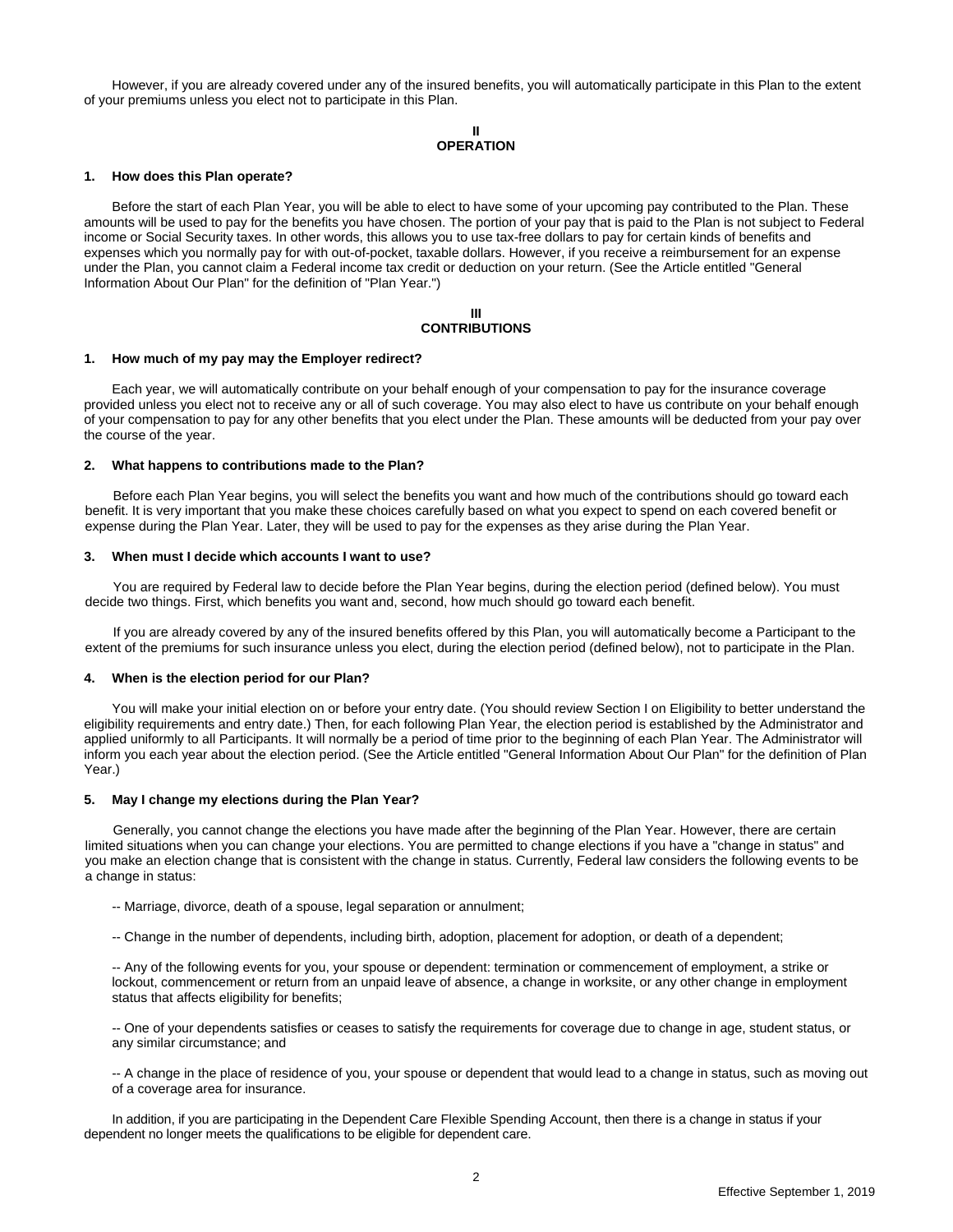However, with respect to the Health Savings Account, you may modify or revoke your elections without having to have a change in status.

There are detailed rules on when a change in election is deemed to be consistent with a change in status. In addition, there are laws that give you rights to change health coverage for you, your spouse, or your dependents. If you change coverage due to rights you have under the law, then you can make a corresponding change in your elections under the Plan. If any of these conditions apply to you, you should contact the Administrator.

If the cost of a benefit provided under the Plan increases or decreases during a Plan Year, then we will automatically increase or decrease, as the case may be, your salary redirection election. If the cost increases significantly, you will be permitted to either make corresponding changes in your payments or revoke your election and obtain coverage under another benefit package option with similar coverage, or revoke your election entirely.

If the coverage under a Benefit is significantly curtailed or ceases during a Plan Year, then you may revoke your elections and elect to receive on a prospective basis coverage under another plan with similar coverage. In addition, if we add a new coverage option or eliminate an existing option, you may elect the newly-added option (or elect another option if an option has been eliminated) and make corresponding election changes to other options providing similar coverage. If you are not a Participant, you may elect to join the Plan. There are also certain situations when you may be able to change your elections on account of a change under the plan of your spouse's, former spouse's or dependent's employer.

These rules on change due to cost or coverage do not apply to the Health Flexible Spending Account, and you may not change your election to the Health Flexible Spending Account if you make a change due to cost or coverage for insurance or if you decide to participate in the Health Savings Account.

You may not change your election under the Dependent Care Flexible Spending Account if the cost change is imposed by a dependent care provider who is your relative.

#### **6. May I make new elections in future Plan Years?**

Yes, you may. For each new Plan Year, you may change the elections that you previously made. You may also choose not to participate in the Plan for the upcoming Plan Year. If you do not make new elections during the election period before a new Plan Year begins, we will assume you want your elections for insured benefits only to remain the same for the upcoming Plan Year.

#### **IV BENEFITS**

#### **1. Health Flexible Spending Account**

The Health Flexible Spending Account enables you to pay for expenses allowed under Sections 105 and 213(d) of the Internal Revenue Code which are not covered by our insured medical plan and save taxes at the same time. The Health Flexible Spending Account allows you to be reimbursed by the Employer for expenses incurred by you and your dependents.

However, if you participate in a HSA, you can only be reimbursed by the Employer for out-of-pocket dental or vision expenses incurred by you and your dependents*.*

If you are a HSA participant, drug costs, including insulin, may be reimbursed if they are considered for dental or vision expenses.

You may be reimbursed for "over the counter" drugs only if those drugs are prescribed for you. You may not, however, be reimbursed for the cost of other health care coverage maintained outside of the Plan, or for long-term care expenses. A list of covered expenses is available from the Administrator.

For 2019, the most you can contribute is \$2,700. After 2019, the dollar limit may increase for cost of living adjustments. In addition, you will be eligible to carryover amounts left in your Health Flexible Spending Account, up to \$500. This means that amounts you do not use during a Plan Year can be carried over to the next Plan Year and used for expenses incurred in the next Plan Year.

In order to be reimbursed for a health care expense, you must submit to the Administrator an itemized bill from the service provider. We will also provide you with a debit or credit card to use to pay for medical expenses. The Administrator will provide you with further details. Amounts reimbursed from the Plan may not be claimed as a deduction on your personal income tax return. Reimbursement from the fund shall be paid at least once a month. Expenses under this Plan are treated as being "incurred" when you are provided with the care that gives rise to the expenses, not when you are formally billed or charged, or you pay for the medical care.

You may be reimbursed for expenses for any child until the end of the calendar year in which the child reaches age 26. A child is a natural child, stepchild, foster child, adopted child, or a child placed with you for adoption. If a child gains or regains eligibility due to these new rules, that qualifies as a change in status to change coverage.

Newborns' and Mothers' Health Protection Act: Group health plans generally may not, under Federal law, restrict benefits for any hospital length of stay in connection with childbirth for the mother or newborn child to less than 48 hours following a vaginal delivery, or less than 96 hours following a cesarean section. However, Federal law generally does not prohibit the mother's or newborn's attending provider, after consulting with the mother, from discharging the mother or her newborn earlier than 48 hours (or 96 hours as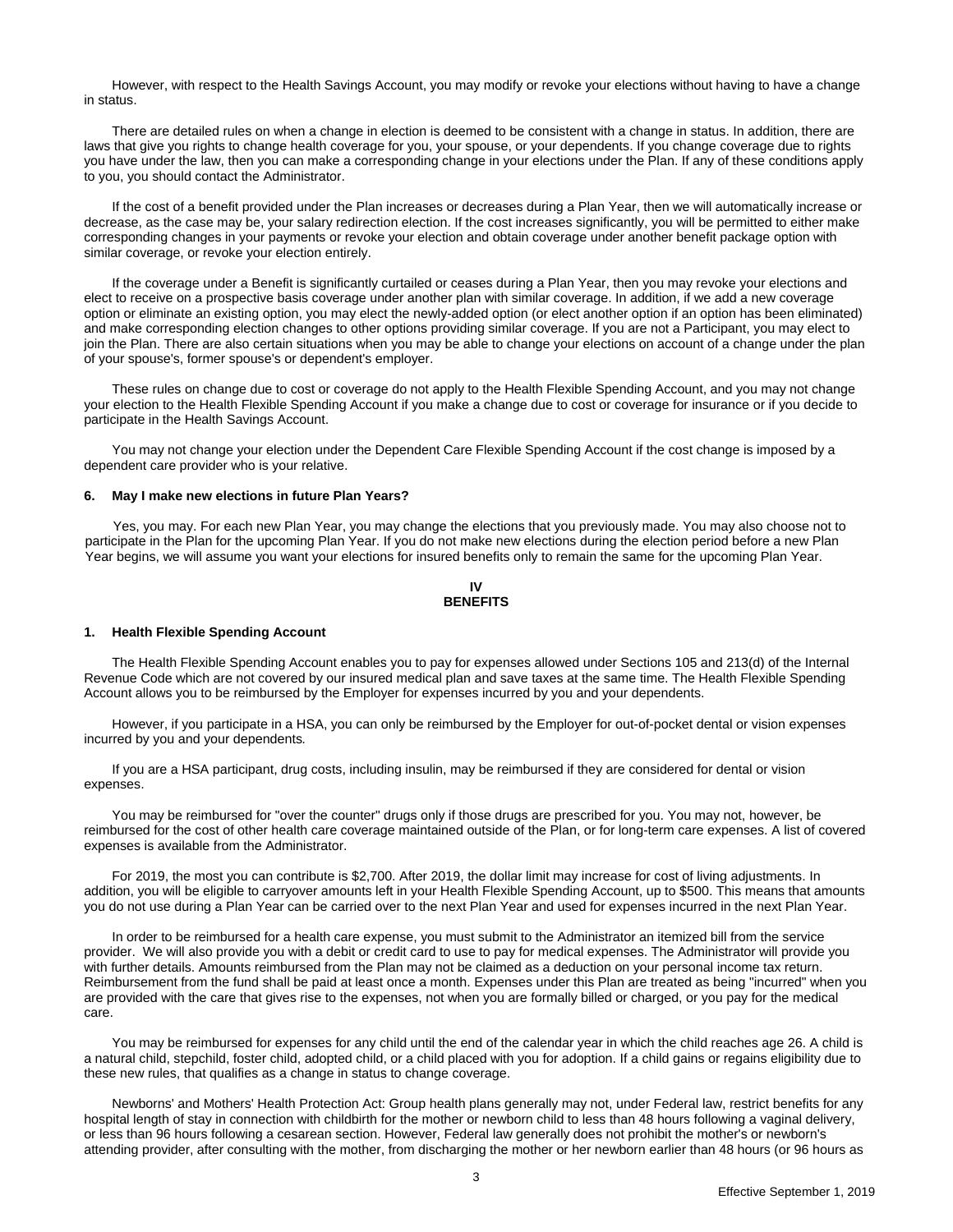applicable). In any case, plans and issuers may not, under Federal law, require that a provider obtain authorization from the plan or the issuer for prescribing a length of stay not in excess of 48 hours (or 96 hours).

Women's Health and Cancer Rights Act: This plan, as required by the Women's Health and Cancer Rights Act of 1998, will reimburse up to plan limits for benefits for mastectomy-related services including reconstruction and surgery to achieve symmetry between the breasts, prostheses, and complications resulting from a mastectomy (including lymphedema). Contact your Plan Administrator for more information.

#### **2. Dependent Care Flexible Spending Account**

The Dependent Care Flexible Spending Account enables you to pay for out-of-pocket, work-related dependent day-care cost with pre-tax dollars. If you are married, you can use the account if you and your spouse both work or, in some situations, if your spouse goes to school full-time. Single employees can also use the account.

An eligible dependent is someone for whom you can claim expenses on Federal Income Tax Form 2441 "Credit for Child and Dependent Care Expenses." Children must be under age 13. Other dependents must be physically or mentally unable to care for themselves. Dependent Care arrangements which qualify include:

(a) A Dependent (Day) Care Center, provided that if care is provided by the facility for more than six individuals, the facility complies with applicable state and local laws;

(b) An Educational Institution for pre-school children. For older children, only expenses for non-school care are eligible; and

(c) An "Individual" who provides care inside or outside your home: The "Individual" may not be a child of yours under age 19 or anyone you claim as a dependent for Federal tax purposes.

You should make sure that the dependent care expenses you are currently paying for qualify under our Plan.

The law places limits on the amount of money that can be paid to you in a calendar year from your Dependent Care Flexible Spending Account. Generally, your reimbursements may not exceed the lesser of: (a) \$5,000 (if you are married filing a joint return or you are head of a household) or \$2,500 (if you are married filing separate returns); (b) your taxable compensation; (c) your spouse's actual or deemed earned income (a spouse who is a full time student or incapable of caring for himself/herself has a monthly earned income of \$250 for one dependent or \$500 for two or more dependents).

Also, in order to have the reimbursements made to you from this account be excludable from your income, you must provide a statement from the service provider including the name, address, and in most cases, the taxpayer identification number of the service provider on your tax form for the year, as well as the amount of such expense as proof that the expense has been incurred. In addition, Federal tax laws permit a tax credit for certain dependent care expenses you may be paying for even if you are not a Participant in this Plan. You may save more money if you take advantage of this tax credit rather than using the Dependent Care Flexible Spending Account under our Plan. Ask your tax adviser which is better for you.

#### **3. Premium Expense Account**

A Premium Expense Account allows you to use tax-free dollars to pay for certain premium expenses under various insurance programs that we offer you. These premium expenses include:

- -- Health care premiums under our insured group medical plan.
- -- Dental insurance premiums.
- -- Cancer insurance premiums.
- -- Vision insurance premiums.
- -- Other insurance coverage that we may provide.

Under our Plan, we will establish sub-accounts for you for each different type of insurance coverage that is available. Also, certain limits on the amount of coverage may apply.

The Administrator may terminate or modify Plan benefits at any time, subject to the provisions of any insurance contracts providing benefits described above. We will not be liable to you if an insurance company fails to provide any of the benefits described above. Also, your insurance will end when you leave employment, are no longer eligible under the terms of any insurance policies, or when insurance terminates.

Any benefits to be provided by insurance will be provided only after (1) you have provided the Administrator the necessary information to apply for insurance, and (2) the insurance is in effect for you.

If you cover your children up to age 26 under your insurance, you can pay for that coverage through the Plan.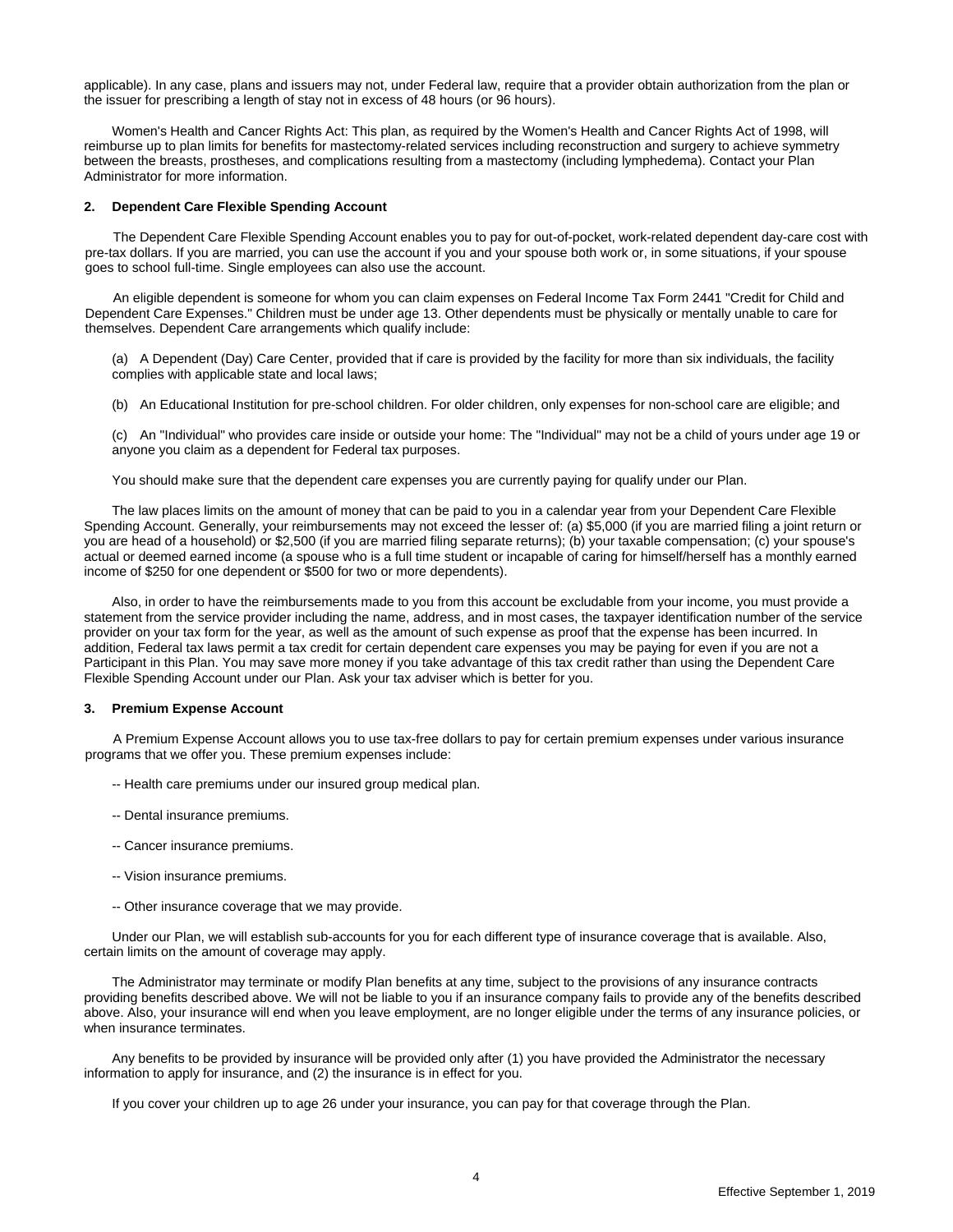# **4. May I direct Plan contributions to my Health Savings Account?**

Yes. Any monies that you do not apply toward available benefits can be contributed to your Health Savings Account, which enables you to pay for expenses which are not covered by our insured medical plan and save taxes at the same time. Please see your Plan Administrator for further details.

# **V BENEFIT PAYMENTS**

# **1. When will I receive payments from my accounts?**

During the course of the Plan Year, you may submit requests for reimbursement of expenses you have incurred. Expenses are considered "incurred" when the service is performed, not necessarily when it is paid for. The Administrator will provide you with acceptable forms for submitting these requests for reimbursement. If the request qualifies as a benefit or expense that the Plan has agreed to pay, you will receive a reimbursement payment soon thereafter. Remember, these reimbursements which are made from the Plan are generally not subject to federal income tax or withholding. Nor are they subject to Social Security taxes. Requests for payment of insured benefits should be made directly to the insurer. You will only be reimbursed from the Dependent Care Flexible Spending Account to the extent that there are sufficient funds in the Account to cover your request.

#### **2. What happens if I don't spend all Plan contributions during the Plan Year?**

Any monies left at the end of the Plan Year will be forfeited, except for \$500 that can be carried over into the next Plan Year for the Health Flexible Spending Account or, except for amounts contributed to your Health Savings Account. Obviously, qualifying expenses that you incur late in the Plan Year for which you seek reimbursement after the end of such Plan Year will be paid first before any amount is forfeited. For the Health Flexible Spending Account, you must submit claims no later than 90 days after the end of the Plan Year. For the Dependent Care Flexible Spending Account, you must submit claims no later than 90 days after the end of the Plan Year. Because it is possible that you might forfeit amounts in the Plan if you do not fully use the contributions that have been made, it is important that you decide how much to place in each account carefully and conservatively. Remember, you must decide which benefits you want to contribute to and how much to place in each account before the Plan Year begins. You want to be as certain as you can that the amount you decide to place in each account will be used up entirely.

# **3. Family and Medical Leave Act (FMLA)**

If you take leave under the Family and Medical Leave Act, you may revoke or change your existing elections for health insurance and the Health Flexible Spending Account. If your coverage in these benefits terminates, due to your revocation of the benefit while on leave or due to your non-payment of contributions, you will be permitted to reinstate coverage for the remaining part of the Plan Year upon your return. For the Health Flexible Spending Account, you may continue your coverage or you may revoke your coverage and resume it when you return. You can resume your coverage at its original level and make payments for the time that you are on leave. For example, if you elect \$1,200 for the year and are out on leave for 3 months, then return and elect to resume your coverage at that level, your remaining payments will be increased to cover the difference - from \$100 per month to \$150 per month. Alternatively your maximum amount will be reduced proportionately for the time that you were gone. For example, if you elect \$1,200 for the year and are out on leave for 3 months, your amount will be reduced to \$900. The expenses you incur during the time you are not in the Health Flexible Spending Account are not reimbursable.

If you continue your coverage during your unpaid leave, you may pre-pay for the coverage, you may pay for your coverage on an after-tax basis while you are on leave, or you and your Employer may arrange a schedule for you to "catch up" your payments when you return.

# **4. Uniformed Services Employment and Reemployment Rights Act (USERRA)**

If you are going into or returning from military service, you may have special rights to health care coverage under your Health Flexible Spending Account under the Uniformed Services Employment and Reemployment Rights Act of 1994. These rights can include extended health care coverage. If you may be affected by this law, ask your Administrator for further details.

# **5. What happens if I terminate employment?**

If you terminate employment during the Plan Year, your right to benefits will be determined in the following manner:

(a) You will remain covered by insurance, but only for the period for which premiums have been paid prior to your termination of employment.

(b) You will still be able to request reimbursement for qualifying dependent care expenses incurred during the remainder of the Plan Year from the balance remaining in your dependent care account at the time of termination of employment. However, no further salary redirection contributions will be made on your behalf after you terminate. You must submit claims within 90 days after the end of the Plan Year in which termination occurs.

(c) Your Health Savings Account amounts will remain yours even after your termination of employment.

(d) For health benefit coverage and Health Flexible Spending Account coverage on termination of employment, please see the Article entitled "Continuation Coverage Rights Under COBRA." Upon your termination of employment, your participation in the Health Flexible Spending Account will cease, and no further salary redirection contributions will be contributed on your behalf.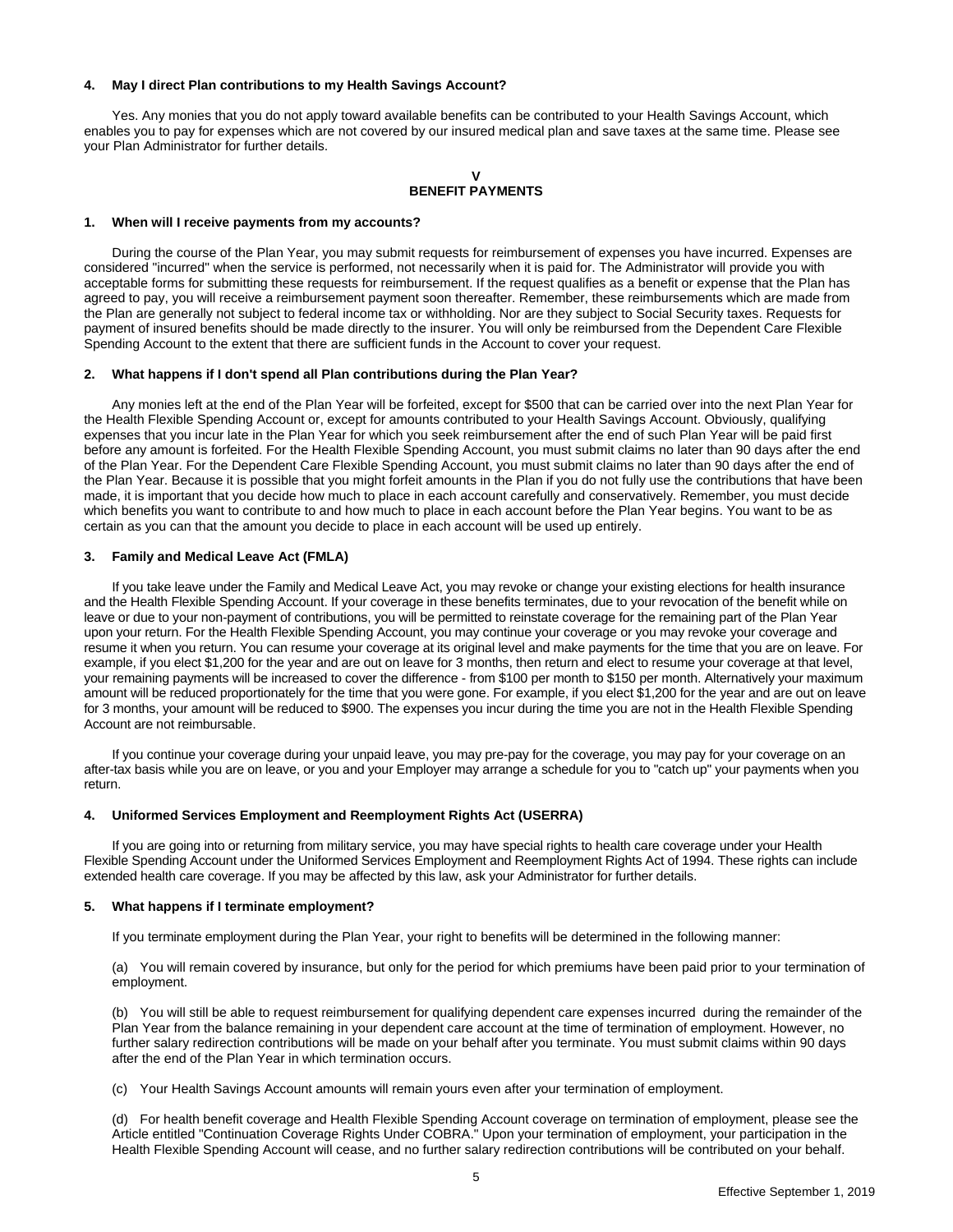However, you will be able to submit claims for health care expenses that were incurred before the end of the period for which payments to the Health Flexible Spending Account have already been made. Your further participation will be governed by "Continuation Coverage Rights Under COBRA."

#### **6. Will my Social Security benefits be affected?**

Your Social Security benefits may be slightly reduced because when you receive tax-free benefits under our Plan, it reduces the amount of contributions that you make to the Federal Social Security system as well as our contribution to Social Security on your behalf.

# **VI HIGHLY COMPENSATED AND KEY EMPLOYEES**

#### **1. Do limitations apply to highly compensated employees?**

Under the Internal Revenue Code, highly compensated employees and key employees generally are Participants who are officers, shareholders or highly paid. You will be notified by the Administrator each Plan Year whether you are a highly compensated employee or a key employee.

If you are within these categories, the amount of contributions and benefits for you may be limited so that the Plan as a whole does not unfairly favor those who are highly paid, their spouses or their dependents. Federal tax laws state that a plan will be considered to unfairly favor the key employees if they as a group receive more than 25% of all of the nontaxable benefits provided for under our Plan.

Plan experience will dictate whether contribution limitations on highly compensated employees or key employees will apply. You will be notified of these limitations if you are affected.

## **VII PLAN ACCOUNTING**

#### **1. Periodic Statements**

Upon request the Administrator will provide you with a statement of your account periodically during the Plan Year that shows your account balance. It is important to read these statements carefully so you understand the balance remaining to pay for a benefit. Remember, you want to spend all the money you have designated for a particular benefit by the end of the Plan Year.

#### **VIII GENERAL INFORMATION ABOUT OUR PLAN**

This Section contains certain general information which you may need to know about the Plan.

#### **1. General Plan Information**

Arlington Independent School District Flexible Benefits Plan is the name of the Plan.

Your Employer has assigned Plan Number 501 to your Plan.

The provisions of your amended Plan become effective on September 1, 2019. Your Plan was originally effective on September 1, 2000.

Your Plan's records are maintained on a twelve-month period of time. This is known as the Plan Year. The Plan Year begins on September 1st and ends on August 31st.

#### **2. Employer Information**

Your Employer's name, address, and identification number are:

Arlington Independent School District 1203 West Pioneer Parkway Arlington, Texas 76013 75-6000119

# **3. Plan Administrator Information**

The name, address and business telephone number of your Plan's Administrator are:

Arlington Independent School District 1203 West Pioneer Parkway Arlington, Texas 76013 (682) 867-7480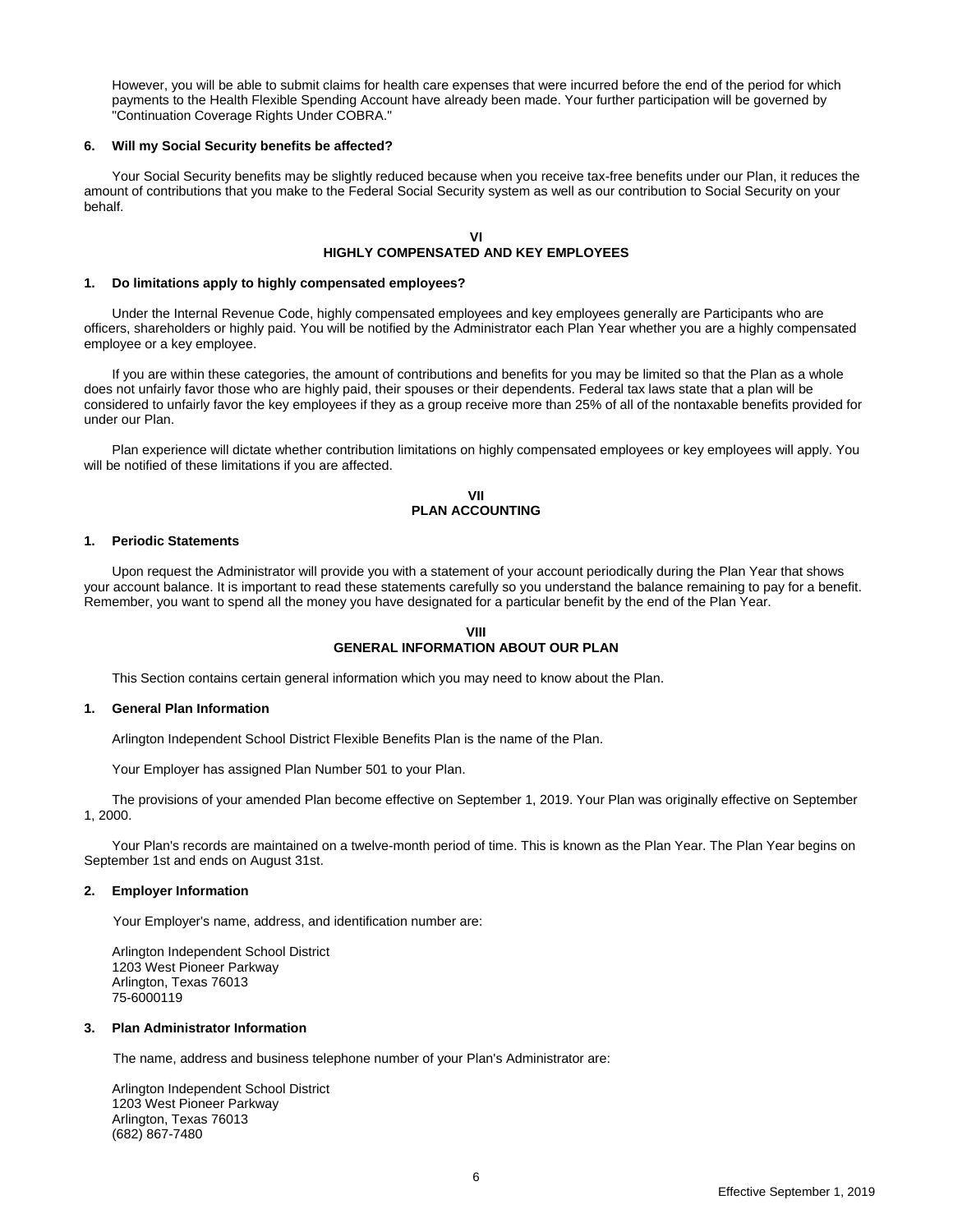The Administrator keeps the records for the Plan and is responsible for the administration of the Plan. The Administrator will also answer any questions you may have about our Plan. You may contact the Administrator for any further information about the Plan.

#### **4. Service of Legal Process**

The name and address of the Plan's agent for service of legal process are:

Arlington Independent School District 1203 West Pioneer Parkway Arlington, Texas 76013

#### **5. Type of Administration**

The type of Administration is Employer Administration.

#### **6. Claims Submission**

Claims for expenses should be submitted to:

National Benefit Services, LLC P.O. Box 6980 West Jordan, Utah 84084

> **IX ADDITIONAL PLAN INFORMATION**

### **1. Claims Process**

You should submit all reimbursement claims during the Plan Year. For the Health Flexible Spending Account, you must submit claims no later than 90 days after the end of the Plan Year. For the Dependent Care Flexible Spending Account, you must submit claims no later than 90 days after the end of the Plan Year. Any claims submitted after that time will not be considered.

Claims that are insured will be handled in accordance with procedures contained in the insurance policies. All other general requests should be directed to the Administrator of our Plan. If a dependent care or medical expense claim under the Plan is denied in whole or in part, you or your beneficiary will receive written notification. The notification will include the reasons for the denial, with reference to the specific provisions of the Plan on which the denial was based, a description of any additional information needed to process the claim and an explanation of the claims review procedure. Within 60 days after denial, you or your beneficiary may submit a written request for reconsideration of the denial to the Administrator.

Any such request should be accompanied by documents or records in support of your appeal. You or your beneficiary may review pertinent documents and submit issues and comments in writing. The Administrator will review the claim and provide, within 60 days, a written response to the appeal. (This period may be extended an additional 60 days under certain circumstances.) In this response, the Administrator will explain the reason for the decision, with specific reference to the provisions of the Plan on which the decision is based. The Administrator has the exclusive right to interpret the appropriate plan provisions. Decisions of the Administrator are conclusive and binding.

# **CONTINUATION COVERAGE RIGHTS UNDER COBRA**

Under federal law, the Consolidated Omnibus Budget Reconciliation Act of 1985 (COBRA), certain employees and their families covered under health benefits under this Plan will be entitled to the opportunity to elect a temporary extension of health coverage (called "COBRA continuation coverage") where coverage under the Plan would otherwise end. This notice is intended to inform Plan Participants and beneficiaries, in summary fashion, of their rights and obligations under the continuation coverage provisions of COBRA, as amended and reflected in final and proposed regulations published by the Department of the Treasury. This notice is intended to reflect the law and does not grant or take away any rights under the law.

The Plan Administrator or its designee is responsible for administering COBRA continuation coverage. Complete instructions on COBRA, as well as election forms and other information, will be provided by the Plan Administrator or its designee to Plan Participants who become Qualified Beneficiaries under COBRA. While the Plan itself is not a group health plan, it does provide health benefits. Whenever "Plan" is used in this section, it means any of the health benefits under this Plan including the Health Flexible Spending Account.

# **1. What is COBRA continuation coverage?**

COBRA continuation coverage is the temporary extension of group health plan coverage that must be offered to certain Plan Participants and their eligible family members (called "Qualified Beneficiaries") at group rates. The right to COBRA continuation coverage is triggered by the occurrence of a life event that results in the loss of coverage under the terms of the Plan (the "Qualifying Event"). The coverage must be identical to the coverage that the Qualified Beneficiary had immediately before the Qualifying Event, or if the coverage has been changed, the coverage must be identical to the coverage provided to similarly situated active employees who have not experienced a Qualifying Event (in other words, similarly situated non-COBRA beneficiaries).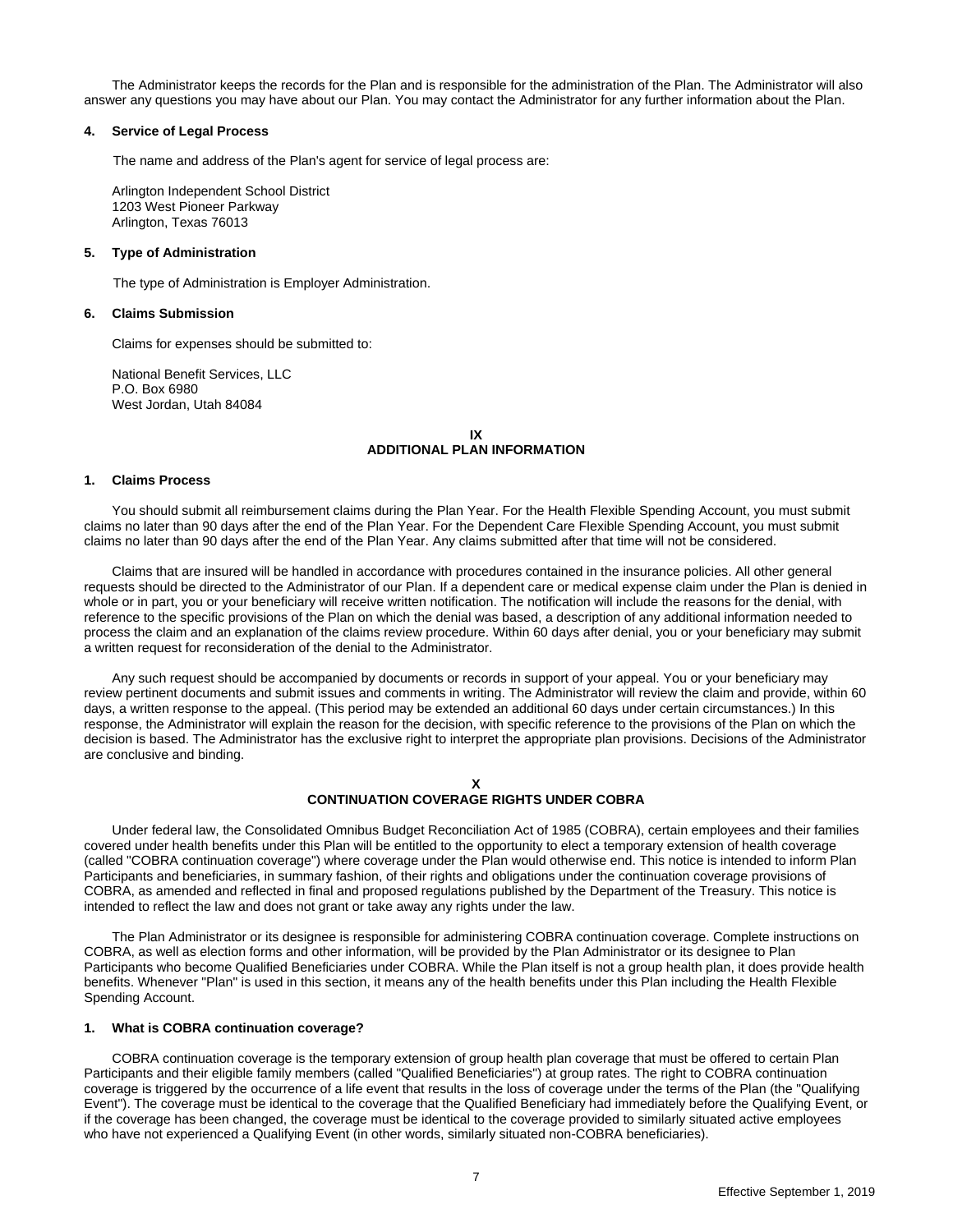There may be other options available when you lose group health coverage**.** For example, you may be eligible to buy an individual plan through the Health Insurance Marketplace. By enrolling in coverage through the Marketplace, you may qualify for lower costs on your monthly premiums and lower out-of-pocket costs. Additionally, you may qualify for a 30-day special enrollment period for another group health plan for which you are eligible (such as a spouse's plan), even if that plan generally doesn't accept late enrollees.

#### **2. Who can become a Qualified Beneficiary?**

In general, a Qualified Beneficiary can be:

(a) Any individual who, on the day before a Qualifying Event, is covered under a Plan by virtue of being on that day either a covered Employee, the Spouse of a covered Employee, or a Dependent child of a covered Employee. If, however, an individual who otherwise qualifies as a Qualified Beneficiary is denied or not offered coverage under the Plan under circumstances in which the denial or failure to offer constitutes a violation of applicable law, then the individual will be considered to have had the coverage and will be considered a Qualified Beneficiary if that individual experiences a Qualifying Event.

(b) Any child who is born to or placed for adoption with a covered Employee during a period of COBRA continuation coverage, and any individual who is covered by the Plan as an alternate recipient under a qualified medical support order. If, however, an individual who otherwise qualifies as a Qualified Beneficiary is denied or not offered coverage under the Plan under circumstances in which the denial or failure to offer constitutes a violation of applicable law, then the individual will be considered to have had the coverage and will be considered a Qualified Beneficiary if that individual experiences a Qualifying Event.

The term "covered Employee" includes any individual who is provided coverage under the Plan due to his or her performance of services for the employer sponsoring the Plan. However, this provision does not establish eligibility of these individuals. Eligibility for Plan coverage shall be determined in accordance with Plan Eligibility provisions.

An individual is not a Qualified Beneficiary if the individual's status as a covered Employee is attributable to a period in which the individual was a nonresident alien who received from the individual's Employer no earned income that constituted income from sources within the United States. If, on account of the preceding reason, an individual is not a Qualified Beneficiary, then a Spouse or Dependent child of the individual will also not be considered a Qualified Beneficiary by virtue of the relationship to the individual. A domestic partner is not a Qualified Beneficiary.

Each Qualified Beneficiary (including a child who is born to or placed for adoption with a covered Employee during a period of COBRA continuation coverage) must be offered the opportunity to make an independent election to receive COBRA continuation coverage.

# **3. What is a Qualifying Event?**

A Qualifying Event is any of the following if the Plan provided that the Plan participant would lose coverage (i.e., cease to be covered under the same terms and conditions as in effect immediately before the Qualifying Event) in the absence of COBRA continuation coverage:

(a) The death of a covered Employee.

(b) The termination (other than by reason of the Employee's gross misconduct), or reduction of hours, of a covered Employee's employment.

(c) The divorce or legal separation of a covered Employee from the Employee's Spouse. If the Employee reduces or eliminates the Employee's Spouse's Plan coverage in anticipation of a divorce or legal separation, and a divorce or legal separation later occurs, then the divorce or legal separation may be considered a Qualifying Event even though the Spouse's coverage was reduced or eliminated before the divorce or legal separation.

(d) A covered Employee's enrollment in any part of the Medicare program.

(e) A Dependent child's ceasing to satisfy the Plan's requirements for a Dependent child (for example, attainment of the maximum age for dependency under the Plan).

If the Qualifying Event causes the covered Employee, or the covered Spouse or a Dependent child of the covered Employee, to cease to be covered under the Plan under the same terms and conditions as in effect immediately before the Qualifying Event, the persons losing such coverage become Qualified Beneficiaries under COBRA if all the other conditions of COBRA are also met. For example, any increase in contribution that must be paid by a covered Employee, or the Spouse, or a Dependent child of the covered Employee, for coverage under the Plan that results from the occurrence of one of the events listed above is a loss of coverage.

The taking of leave under the Family and Medical Leave Act of 1993, as amended ("FMLA") does not constitute a Qualifying Event. A Qualifying Event will occur, however, if an Employee does not return to employment at the end of the FMLA leave and all other COBRA continuation coverage conditions are present. If a Qualifying Event occurs, it occurs on the last day of FMLA leave and the applicable maximum coverage period is measured from this date (unless coverage is lost at a later date and the Plan provides for the extension of the required periods, in which case the maximum coverage date is measured from the date when the coverage is lost.) Note that the covered Employee and family members will be entitled to COBRA continuation coverage even if they failed to pay the employee portion of premiums for coverage under the Plan during the FMLA leave.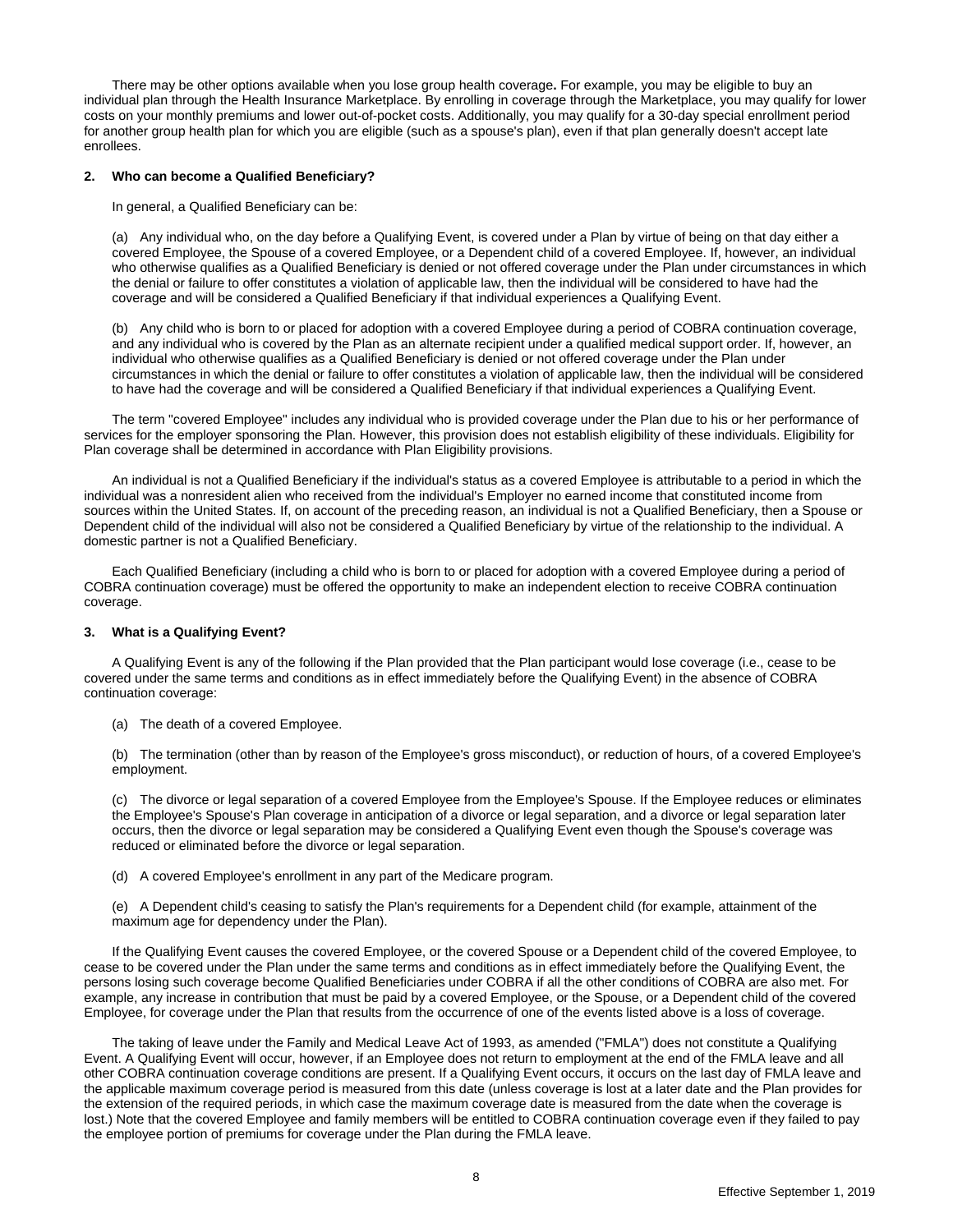# **4. What factors should be considered when determining to elect COBRA continuation coverage?**

When considering options for health coverage, Qualified Beneficiaries should consider:

- **Premiums:** This plan can charge up to 102% of total plan premiums for COBRA coverage. Other options, like coverage on a spouse's plan or through the Marketplace, may be less expensive. Qualified Beneficiaries have special enrollment rights under federal law (HIPAA). They have the right to request special enrollment in another group health plan for which they are otherwise eligible (such as a plan sponsored by a spouse's employer) within 30 days after Plan coverage ends due to one of the Qualifying Events listed above.
- **Provider Networks:** If a Qualified Beneficiary is currently getting care or treatment for a condition, a change in health coverage may affect access to a particular health care provider. You may want to check to see if your current health care providers participate in a network in considering options for health coverage.
- **Drug Formularies:** For Qualified Beneficiaries taking medication, a change in health coverage may affect costs for medication – and in some cases, the medication may not be covered by another plan. Qualified beneficiaries should check to see if current medications are listed in drug formularies for other health coverage.
- **Severance payments:** If COBRA rights arise because the Employee has lost his job and there is a severance package available from the employer, the former employer may have offered to pay some or all of the Employee's COBRA payments for a period of time. This can affect the timing of coverage available in the Marketplace. In this scenario, the Employee may want to contact the Department of Labor at 1-866-444-3272 to discuss options.
- **Medicare Eligibility:** You should be aware of how COBRA coverage coordinates with Medicare eligibility. If you are eligible for Medicare at the time of the Qualifying Event, or if you will become eligible soon after the Qualifying Event, you should know that you have 8 months to enroll in Medicare after your employment –related health coverage ends. Electing COBRA coverage does not extend this 8-month period. For more information, see medicare.gov/sign-up-change-plan**.**
- **Service Areas:** If benefits under the Plan are limited to specific service or coverage areas, benefits may not be available to a Qualified Beneficiary who moves out of the area.
- **Other Cost-Sharing:** In addition to premiums or contributions for health coverage, the Plan requires participants to pay copayments, deductibles, coinsurance, or other amounts as benefits are used. Qualified beneficiaries should check to see what the cost-sharing requirements are for other health coverage options. For example, one option may have much lower monthly premiums, but a much higher deductible and higher copayments.

**Are there other coverage options besides COBRA Continuation Coverage?** Yes. Instead of enrolling in COBRA continuation coverage, there may be other coverage options for Qualified Beneficiaries through the Health Insurance Marketplace, Medicaid, or other group health plan coverage options (such as a spouse's plan) through what is called a "special enrollment period." Some of these options may cost less than COBRA continuation coverage. You can learn more about many of these options at www.healthcare.gov.

# **5. What is the procedure for obtaining COBRA continuation coverage?**

The Plan has conditioned the availability of COBRA continuation coverage upon the timely election of such coverage. An election is timely if it is made during the election period.

# **6. What is the election period and how long must it last?**

The election period is the time period within which the Qualified Beneficiary must elect COBRA continuation coverage under the Plan. The election period must begin no later than the date the Qualified Beneficiary would lose coverage on account of the Qualifying Event and ends 60 days after the later of the date the Qualified Beneficiary would lose coverage on account of the Qualifying Event or the date notice is provided to the Qualified Beneficiary of her or his right to elect COBRA continuation coverage. If coverage is not elected within the 60 day period, all rights to elect COBRA continuation coverage are forfeited.

Note: If a covered Employee who has been terminated or experienced a reduction of hours qualifies for a trade readjustment allowance or alternative trade adjustment assistance under a federal law called the Trade Act of 2002, as extended by the Trade Preferences Extension Act of 2015, and the employee and his or her covered dependents have not elected COBRA coverage within the normal election period, a second opportunity to elect COBRA coverage will be made available for themselves and certain family members, but only within a limited period of 60 days or less and only during the six months immediately after their group health plan coverage ended. Any person who qualifies or thinks that he or she and/or his or her family members may qualify for assistance under this special provision should contact the Plan Administrator or its designee for further information about the special second election period. If continuation coverage is elected under this extension, it will not become effective prior to the beginning of this special second election period.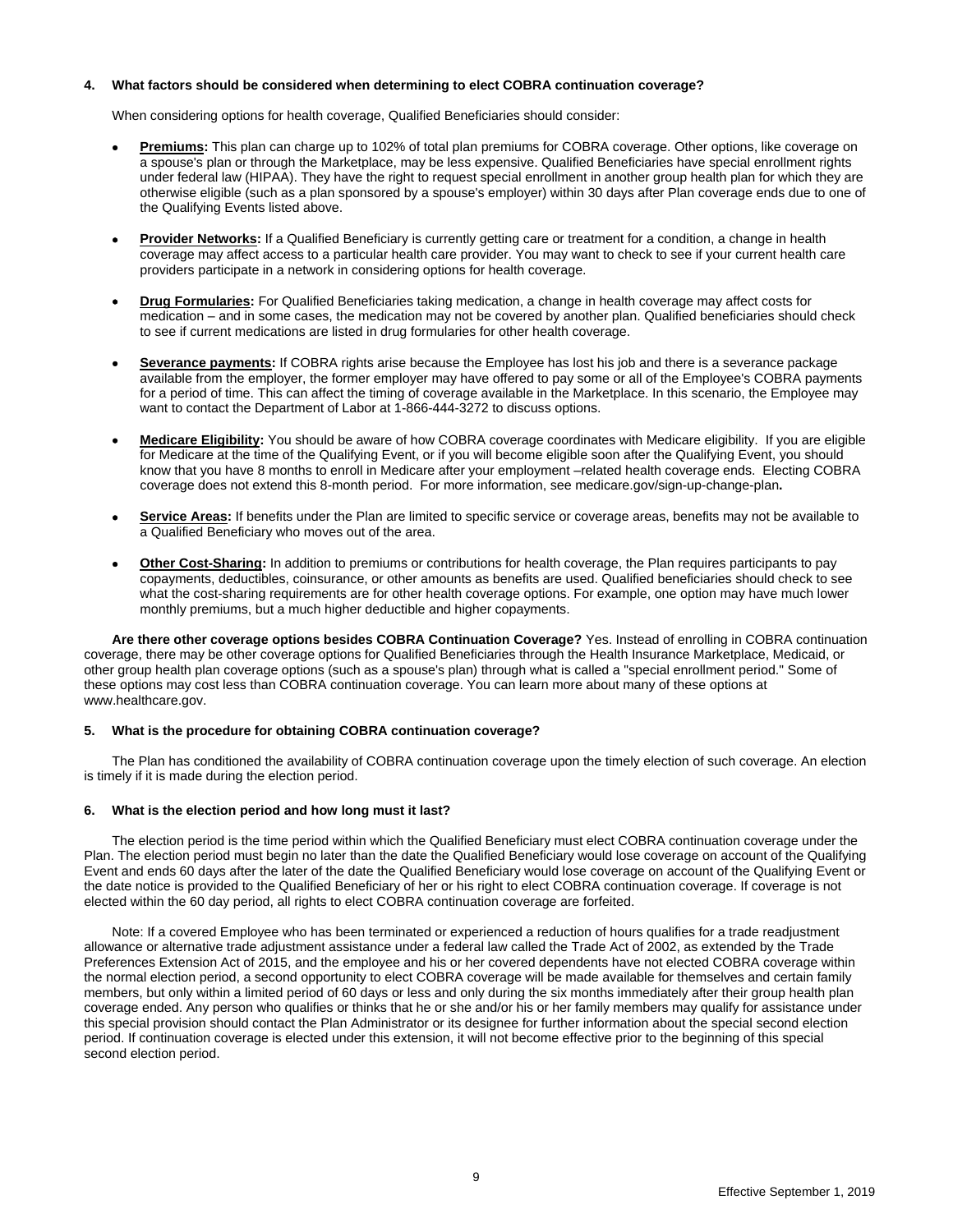# **7. Is a covered Employee or Qualified Beneficiary responsible for informing the Plan Administrator of the occurrence of a Qualifying Event?**

The Plan will offer COBRA continuation coverage to Qualified Beneficiaries only after the Plan Administrator or its designee has been timely notified that a Qualifying Event has occurred. The Employer (if the Employer is not the Plan Administrator) will notify the Plan Administrator or its designee of the Qualifying Event within 30 days following the date coverage ends when the Qualifying Event is:

- (a) the end of employment or reduction of hours of employment,
- (b) death of the employee,
- (c) commencement of a proceeding in bankruptcy with respect to the Employer, or
- (d) entitlement of the employee to any part of Medicare.

# **IMPORTANT:**

**For the other Qualifying Events (divorce or legal separation of the employee and spouse or a dependent child's losing eligibility for coverage as a dependent child), you or someone on your behalf must notify the Plan Administrator or its designee in writing within 60 days after the Qualifying Event occurs, using the procedures specified below. If these procedures are not followed or if the notice is not provided in writing to the Plan Administrator or its designee during the 60-day notice period, any spouse or dependent child who loses coverage will not be offered the option to elect continuation coverage. You must send this notice to the Plan Administrator or its designee.**

# *NOTICE PROCEDURES:*

Any notice that you provide must be *in writing*. Oral notice, including notice by telephone, is not acceptable. You must mail, fax or hand-deliver your notice to the person, department or firm listed below, at the following address:

> Arlington Independent School District 1203 West Pioneer Parkway Arlington, Texas 76013

If mailed, your notice must be postmarked no later than the last day of the required notice period. Any notice you provide must state:

- the **name of the plan or plans** under which you lost or are losing coverage,
- the **name and address of the employee** covered under the plan,
- the **name(s) and address(es) of the Qualified Beneficiary(ies)**, and
- the **Qualifying Event** and the **date** it happened.

If the Qualifying Event is a **divorce or legal separation**, your notice must include **a copy of the divorce decree or the legal separation agreement**.

Be aware that there are other notice requirements in other contexts, for example, in order to qualify for a disability extension.

Once the Plan Administrator or its designee receives *timely notice* that a Qualifying Event has occurred, COBRA continuation coverage will be offered to each of the qualified beneficiaries. Each Qualified Beneficiary will have an independent right to elect COBRA continuation coverage. Covered employees may elect COBRA continuation coverage for their spouses, and parents may elect COBRA continuation coverage on behalf of their children. For each Qualified Beneficiary who elects COBRA continuation coverage, COBRA continuation coverage will begin on the date that plan coverage would otherwise have been lost. If you or your spouse or dependent children do not elect continuation coverage within the 60-day election period described above, the right to elect continuation coverage will be lost.

# **8. Is a waiver before the end of the election period effective to end a Qualified Beneficiary's election rights?**

If, during the election period, a Qualified Beneficiary waives COBRA continuation coverage, the waiver can be revoked at any time before the end of the election period. Revocation of the waiver is an election of COBRA continuation coverage. However, if a waiver is later revoked, coverage need not be provided retroactively (that is, from the date of the loss of coverage until the waiver is revoked). Waivers and revocations of waivers are considered made on the date they are sent to the Plan Administrator or its designee, as applicable.

#### **9. Is COBRA coverage available if a Qualified Beneficiary has other group health plan coverage or Medicare?**

Qualified Beneficiaries who are entitled to elect COBRA continuation coverage may do so even if they are covered under another group health plan or are entitled to Medicare benefits on or before the date on which COBRA is elected. However, a Qualified Beneficiary's COBRA coverage will terminate automatically if, after electing COBRA, he or she becomes entitled to Medicare or becomes covered under other group health plan coverage.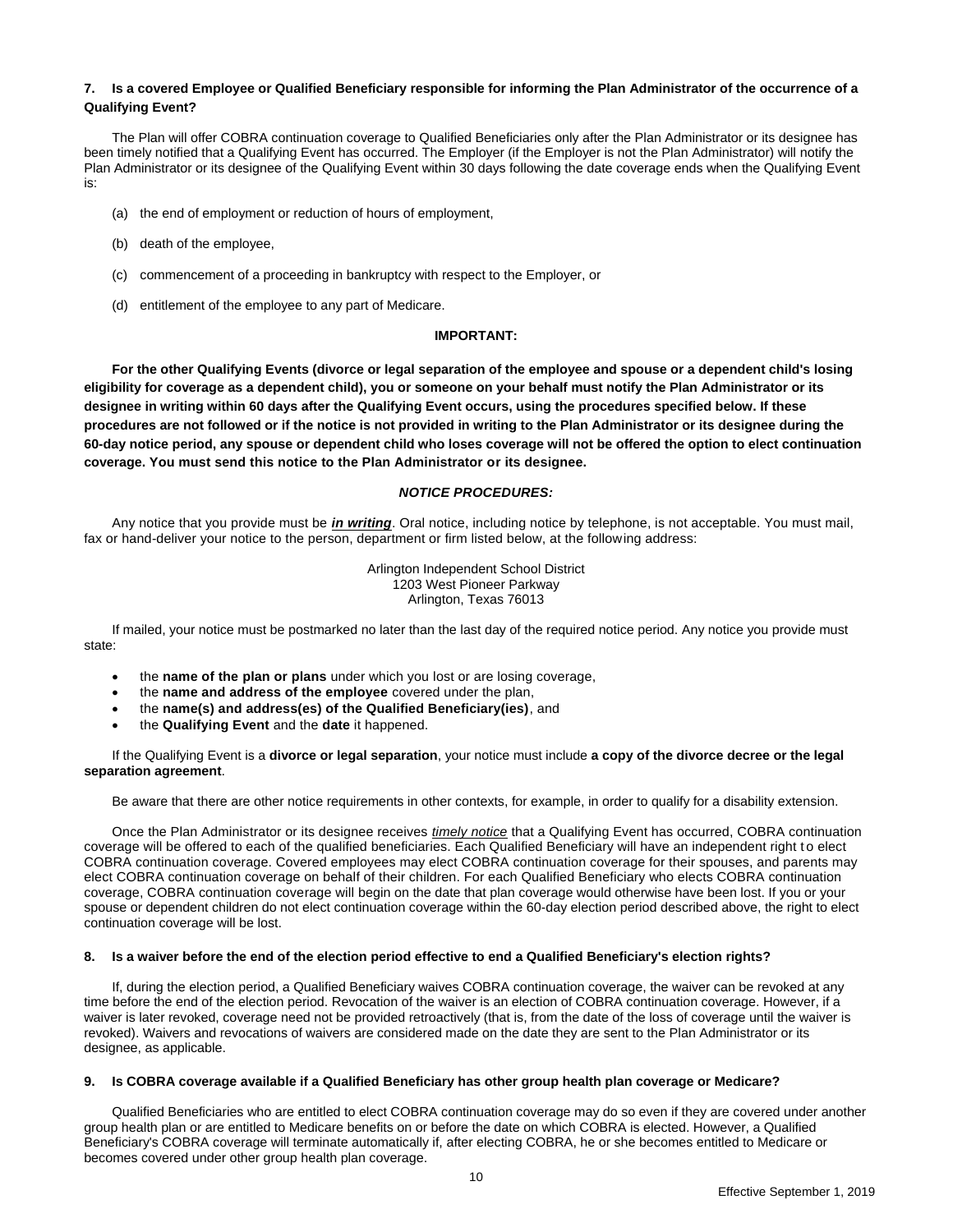#### **10. When may a Qualified Beneficiary's COBRA continuation coverage be terminated?**

During the election period, a Qualified Beneficiary may waive COBRA continuation coverage. Except for an interruption of coverage in connection with a waiver, COBRA continuation coverage that has been elected for a Qualified Beneficiary must extend for at least the period beginning on the date of the Qualifying Event and ending not before the earliest of the following dates:

- (a) The last day of the applicable maximum coverage period.
- (b) The first day for which Timely Payment is not made to the Plan with respect to the Qualified Beneficiary.
- (c) The date upon which the Employer ceases to provide any group health plan (including a successor plan) to any employee.

(d) The date, after the date of the election, that the Qualified Beneficiary first becomes entitled to Medicare (either part A or part B, whichever occurs earlier).

(e) In the case of a Qualified Beneficiary entitled to a disability extension, the later of:

(1) (i) 29 months after the date of the Qualifying Event, or (ii) the first day of the month that is more than 30 days after the date of a final determination under Title II or XVI of the Social Security Act that the disabled Qualified Beneficiary whose disability resulted in the Qualified Beneficiary's entitlement to the disability extension is no longer disabled, whichever is earlier; or

(2) the end of the maximum coverage period that applies to the Qualified Beneficiary without regard to the disability extension.

The Plan can terminate for cause the coverage of a Qualified Beneficiary on the same basis that the Plan terminates for cause the coverage of similarly situated non-COBRA beneficiaries, for example, for the submission of a fraudulent claim.

In the case of an individual who is not a Qualified Beneficiary and who is receiving coverage under the Plan solely because of the individual's relationship to a Qualified Beneficiary, if the Plan's obligation to make COBRA continuation coverage available to the Qualified Beneficiary ceases, the Plan is not obligated to make coverage available to the individual who is not a Qualified Beneficiary.

#### **11. What are the maximum coverage periods for COBRA continuation coverage?**

The maximum coverage periods are based on the type of the Qualifying Event and the status of the Qualified Beneficiary, as shown below.

(a) In the case of a Qualifying Event that is a termination of employment or reduction of hours of employment, the maximum coverage period ends 18 months after the Qualifying Event if there is not a disability extension and 29 months after the Qualifying Event if there is a disability extension.

(b) In the case of a covered Employee's enrollment in the Medicare program before experiencing a Qualifying Event that is a termination of employment or reduction of hours of employment, the maximum coverage period for Qualified Beneficiaries ends on the later of:

(1) 36 months after the date the covered Employee becomes enrolled in the Medicare program. This extension does not apply to the covered Employee; or

(2) 18 months (or 29 months, if there is a disability extension) after the date of the covered Employee's termination of employment or reduction of hours of employment.

(c) In the case of a Qualified Beneficiary who is a child born to or placed for adoption with a covered Employee during a period of COBRA continuation coverage, the maximum coverage period is the maximum coverage period applicable to the Qualifying Event giving rise to the period of COBRA continuation coverage during which the child was born or placed for adoption.

(d) In the case of any other Qualifying Event than that described above, the maximum coverage period ends 36 months after the Qualifying Event.

# **12. Under what circumstances can the maximum coverage period be expanded?**

If a Qualifying Event that gives rise to an 18-month or 29-month maximum coverage period is followed, within that 18- or 29-month period, by a second Qualifying Event that gives rise to a 36-months maximum coverage period, the original period is expanded to 36 months, but only for individuals who are Qualified Beneficiaries at the time of and with respect to both Qualifying Events. In no circumstance can the COBRA maximum coverage period be expanded to more than 36 months after the date of the first Qualifying Event. The Plan Administrator must be notified of the second qualifying event within 60 days of the second qualifying event. This notice must be sent to the Plan Administrator or its designee in accordance with the procedures above.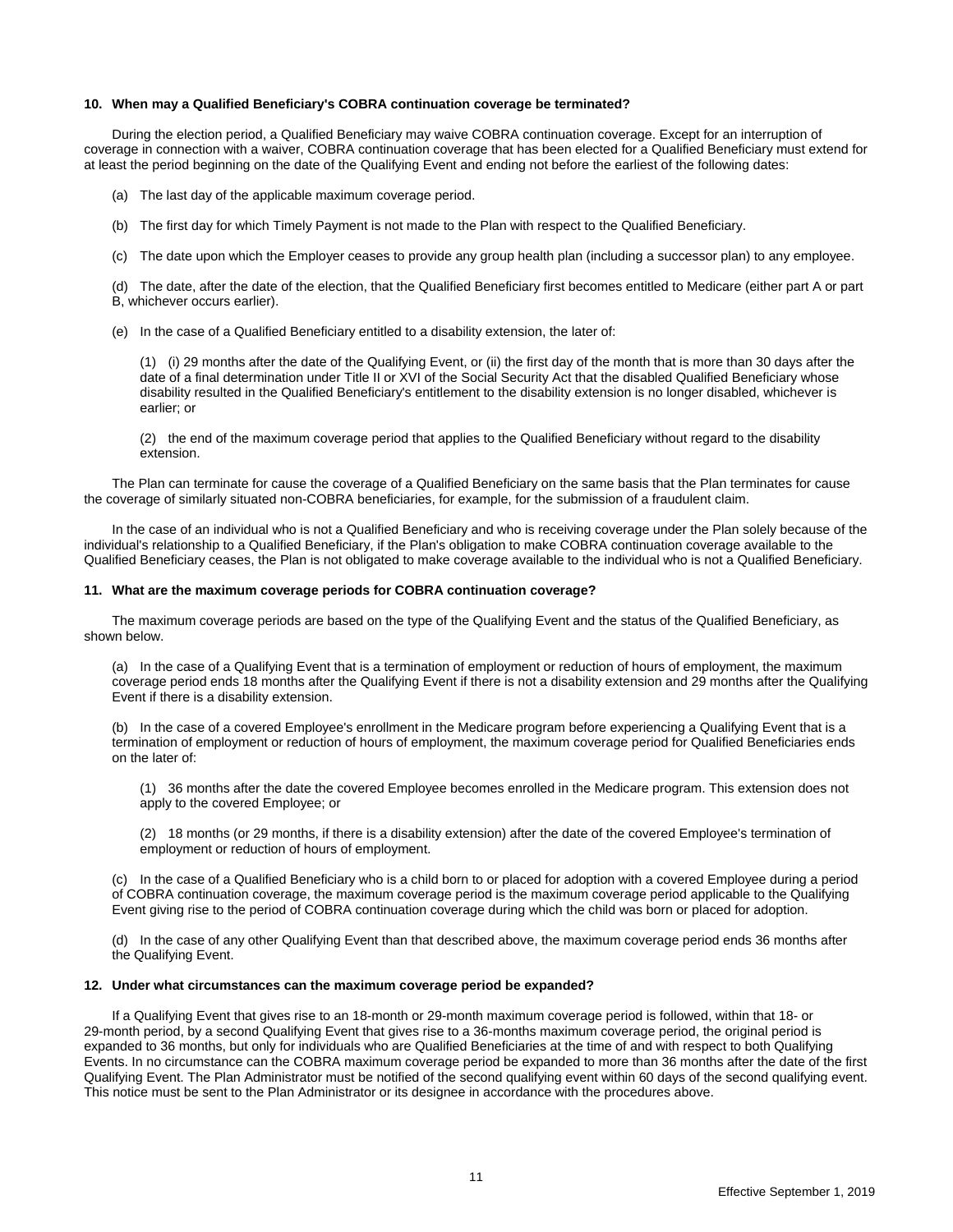# **13. How does a Qualified Beneficiary become entitled to a disability extension?**

A disability extension will be granted if an individual (whether or not the covered Employee) who is a Qualified Beneficiary in connection with the Qualifying Event that is a termination or reduction of hours of a covered Employee's employment, is determined under Title II or XVI of the Social Security Act to have been disabled at any time during the first 60 days of COBRA continuation coverage. To qualify for the disability extension, the Qualified Beneficiary must also provide the Plan Administrator with notice of the disability determination on a date that is both within 60 days after the date of the determination and before the end of the original 18-month maximum coverage. This notice must be sent to the Plan Administrator or its designee in accordance with the procedures above.

#### **14. Does the Plan require payment for COBRA continuation coverage?**

For any period of COBRA continuation coverage under the Plan, Qualified Beneficiaries who elect COBRA continuation coverage may be required to pay up to 102% of the applicable premium and up to 150% of the applicable premium for any expanded period of COBRA continuation coverage covering a disabled Qualified Beneficiary due to a disability extension. Your Plan Administrator will inform you of the cost. The Plan will terminate a Qualified Beneficiary's COBRA continuation coverage as of the first day of any period for which timely payment is not made.

#### **15. Must the Plan allow payment for COBRA continuation coverage to be made in monthly installments?**

Yes. The Plan is also permitted to allow for payment at other intervals.

# **16. What is Timely Payment for COBRA continuation coverage?**

Timely Payment means a payment made no later than 30 days after the first day of the coverage period. Payment that is made to the Plan by a later date is also considered Timely Payment if either under the terms of the Plan, covered Employees or Qualified Beneficiaries are allowed until that later date to pay for their coverage for the period or under the terms of an arrangement between the Employer and the entity that provides Plan benefits on the Employer's behalf, the Employer is allowed until that later date to pay for coverage of similarly situated non-COBRA beneficiaries for the period.

Notwithstanding the above paragraph, the Plan does not require payment for any period of COBRA continuation coverage for a Qualified Beneficiary earlier than 45 days after the date on which the election of COBRA continuation coverage is made for that Qualified Beneficiary. Payment is considered made on the date on which it is postmarked to the Plan.

If Timely Payment is made to the Plan in an amount that is not significantly less than the amount the Plan requires to be paid for a period of coverage, then the amount paid will be deemed to satisfy the Plan's requirement for the amount to be paid, unless the Plan notifies the Qualified Beneficiary of the amount of the deficiency and grants a reasonable period of time for payment of the deficiency to be made. A "reasonable period of time" is 30 days after the notice is provided. A shortfall in a Timely Payment is not significant if it is no greater than the lesser of \$50 or 10% of the required amount.

#### **17. Must a Qualified Beneficiary be given the right to enroll in a conversion health plan at the end of the maximum coverage period for COBRA continuation coverage?**

If a Qualified Beneficiary's COBRA continuation coverage under a group health plan ends as a result of the expiration of the applicable maximum coverage period, the Plan will, during the 180-day period that ends on that expiration date, provide the Qualified Beneficiary with the option of enrolling under a conversion health plan if such an option is otherwise generally available to similarly situated non-COBRA beneficiaries under the Plan. If such a conversion option is not otherwise generally available, it need not be made available to Qualified Beneficiaries.

# **18. How is my participation in the Health Flexible Spending Account affected?**

You can elect to continue your participation in the Health Flexible Spending Account for the remainder of the Plan Year, subject to the following conditions. You may only continue to participate in the Health Flexible Spending Account if you have elected to contribute more money including any carryover amounts than you have taken out in claims. For example, if you elected to contribute an annual amount of \$500 and, at the time you terminate employment, you have contributed \$300 but only claimed \$150, you may elect to continue coverage under the Health Flexible Spending Account. If you elect to continue coverage, then you would be able to continue to receive your health reimbursements up to the \$500. However, you must continue to pay for the coverage, just as the money has been taken out of your paycheck, but on an after-tax basis. The Plan can also charge you an extra amount (as explained above for other health benefits) to provide this benefit.

# **IF YOU HAVE QUESTIONS**

If you have questions about your COBRA continuation coverage, you should contact the Plan Administrator or its designee. For more information about your rights under ERISA, including COBRA, the Health Insurance Portability and Accountability Act (HIPAA), and other laws affecting group health plans, contact the nearest Regional or District Office of the U.S. Department of Labor's Employee Benefits Security Administration (EBSA). Addresses and phone numbers of Regional and District EBSA Offices are available through EBSA's website at www.dol.gov/ebsa.